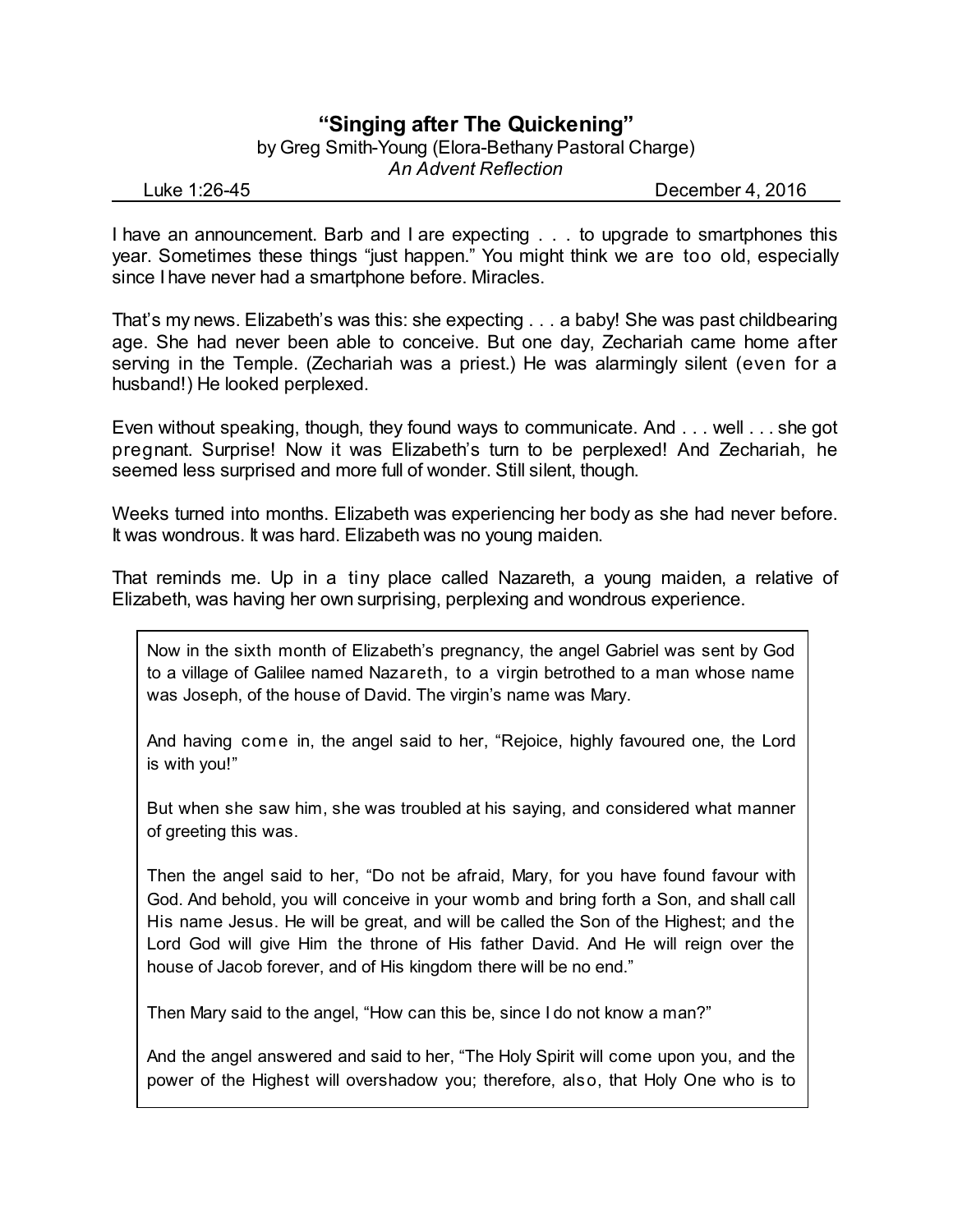be born will be called the Son of God. Now indeed, Elizabeth your relative has also conceived a son in her old age; and this is now the sixth month for her who was called barren. For with God nothing will be impossible."

Then Mary said, "Behold the maidservant of the Lord! Let it be to me according to your word."

And the angel departed from her.

Now Mary arose in those days and went into the hill country with haste, to a village of Judah, and entered the house of Zacharias and greeted Elizabeth. And it happened, when Elizabeth heard the greeting of Mary, that the babe leaped in her womb; and Elizabeth was filled with the Holy Spirit.

Then she spoke out with a loud voice and said, "Blessed are you among women, and blessed is the fruit of your womb! But why is this granted to me, that the mother of my Lord should come to me? For indeed, as soon as the voice of your greeting sounded in my ears, the babe leaped in my womb for joy. Blessed is she who believed that there will be a fulfilment of those things which were told her from the Lord."

> Luke 1:26-45 New King James Version (alt)

II

"Quickening" is the moment when a mom first feels her child move inside her. I am not an expert, so I asked my beloved. She talks about how our child would push out and she'd push back, like they were playing a game. She could tell which part it was: a foot, a fist, a bum. It was an intimacy like none other, our child protected and held, growing and forming. It was a relationship, such that when the baby finally was born, they already knew each other.

When Mary visited, Elizabeth was more than six months pregnant. She had felt this "quickening," the movements of life in her.

But Mary arrives! Elizabeth's baby — who will be called John, and whose job it will be to prepare the way for Jesus — he leaps! A joyful skip! Playful delight. <sup>1</sup> The fetus John reacts so, because he is close to the fetus Jesus.

Elizabeth is filled with a jumpy baby. And, she is "quickened" by the Holy Spirit. God's Wisdom fills her, so she realizes it is not just baby-stuff going on. It is God-stuff.

<sup>1</sup> *skirtaó*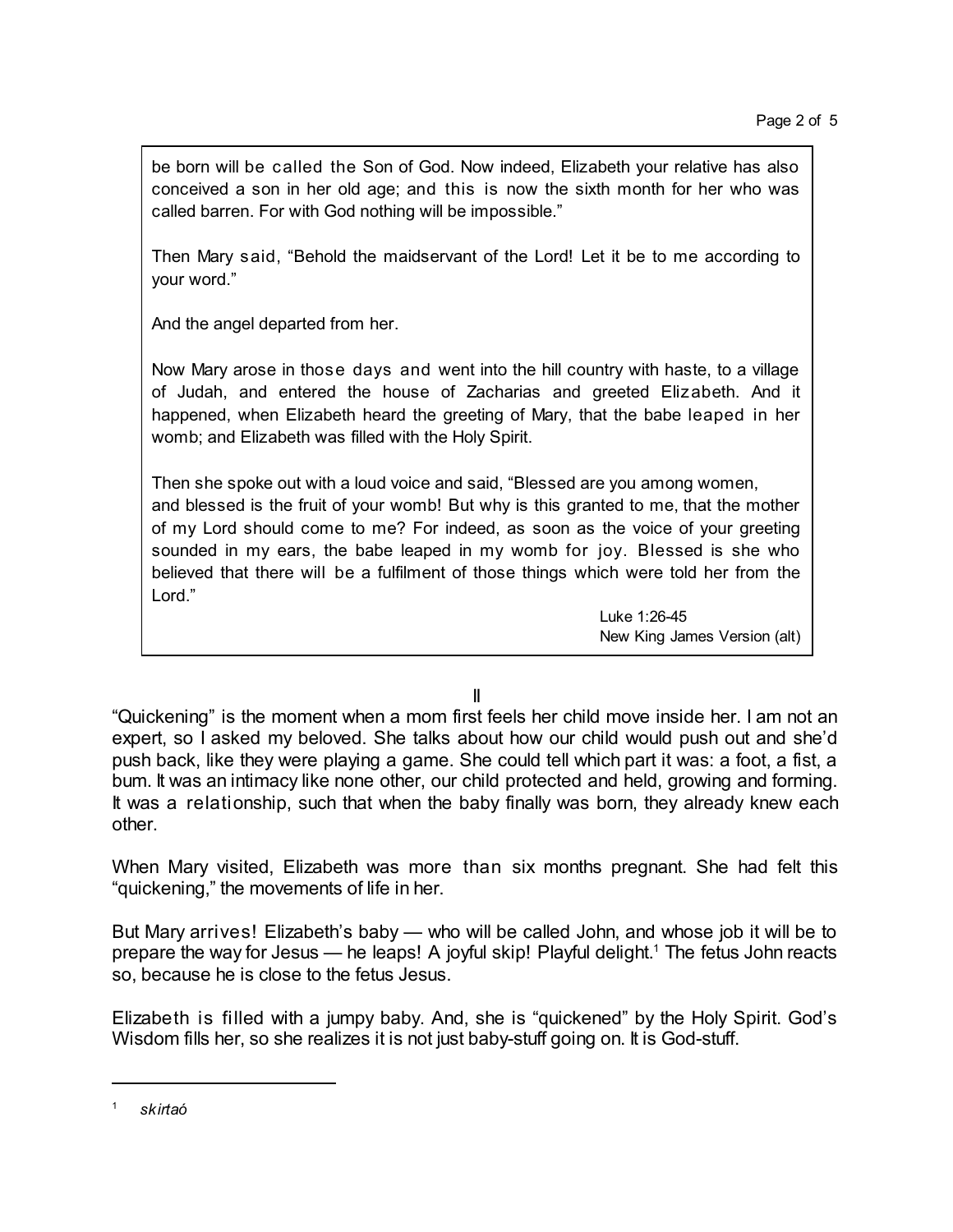Moved by God, Elizabeth becomes a prophet. She sees more than her natural eyes, feels more than her physical body can tell her. She knows what God is doing. She shouts out — she is not shy to proclaim this — declaring the amazing words we read together.

Notice what Elizabeth does.<sup>2</sup>

She is older. Mary is younger.

Elizabeth is from a prestigious family, with status. Her husband is a priest! Mary's side of the family is of simple means. She has no husband.

Elizabeth is blessed. After waiting so long, and giving up hope, she is now having her baby. . . . Yet, she proclaims that young, unwed Mary is the one "blessed among women."

Elizabeth knows her child is special. Whatever Zechariah has been able to communicate to her — remember, he cannot speak — it is obvious that God is doing something extraordinary. . . . Yet, Elizabeth proclaims that Mary's child is the blessed one.

She calls him her Lord. Mary's child . . . Elizabeth's Lord.

Shouting Elizabeth and her leaping child joyfully reverence Mary and her Child.

IV

She reveres Mary. For folks with Protestant sensibilities, that can make us nervous.

As a child, I would visit my great-grandmother: French-Canadian, Roman Catholic, named Mary (of course). Her home was full of Rosary beads and statues of the Blessed Virgin. I knew enough to know that was not for me. I was a Protestant, and fiercely proud of it<sup>3</sup>.. . whatever that meant. Unless we were playing football, we had nothing to do with "Hail Marys."

The Hail Mary . . . *Ave Maria:*

*Áve María, grátia pléna, Dóminus técum.* 4

*Hail Mary, full of grace, the Lord is with thee.*

<sup>2</sup> Joel B. Green, The Gospel of Luke, NICNT (Grand Rapids: Eerdmans, 1997), 94, 96.

<sup>3</sup> A line from Monty Python's *The Meaning of Life*.

<sup>4</sup> Listen here to the whole prayer in Latin: <https://www.youtube.com/watch?v=kbE4atlom-o>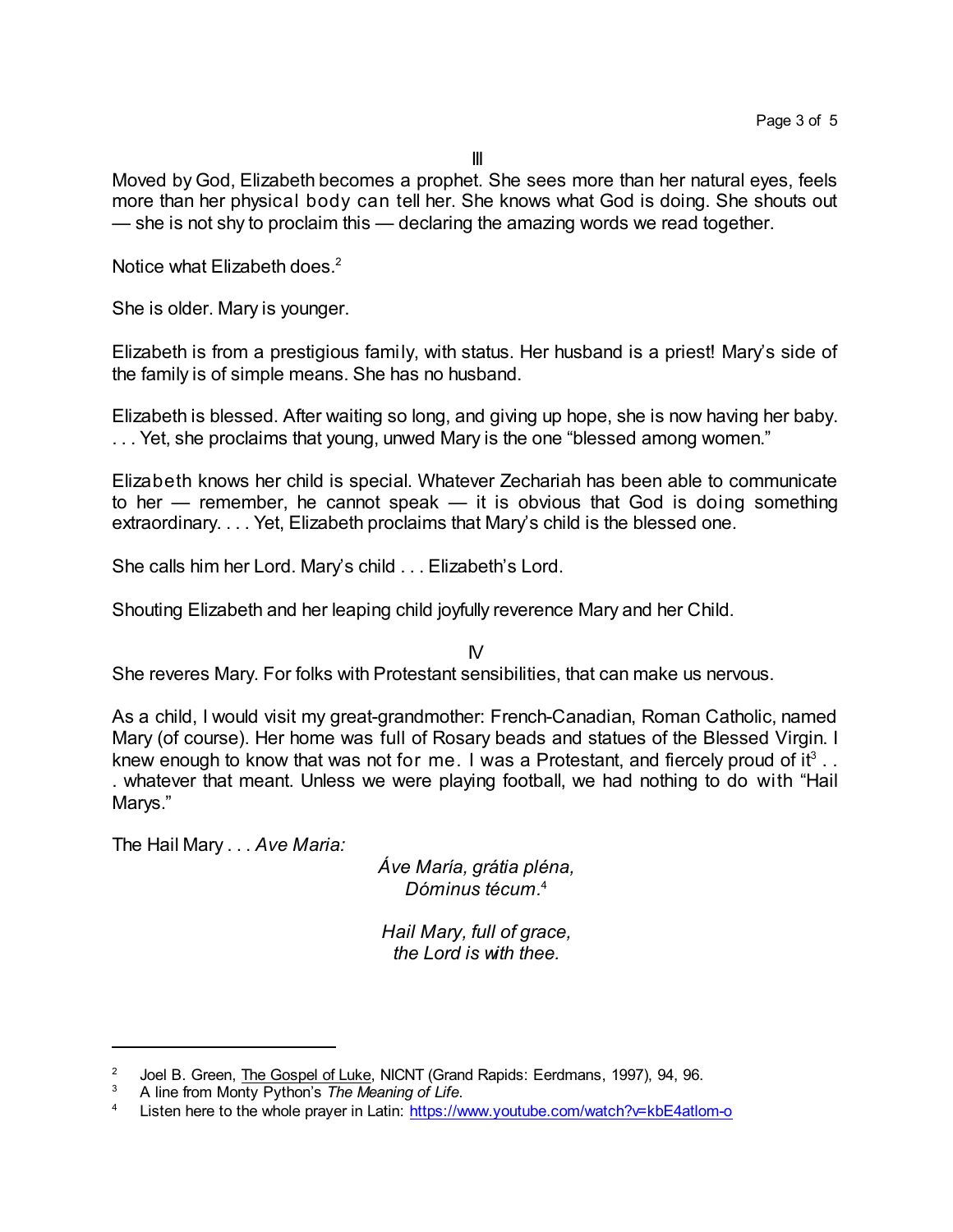Notice, that's pretty much what the angel Gabriel said when he greeted Mary with the great news*. 5*

The prayer continues:

## *Blessed art thou amongst women, and blessed is the fruit of thy womb, Jesus.*

Take out the "Jesus" word, and that's how Elizabeth began her greeting.

So this first part of the Hail Mary is very biblical. It's the second part that Protestants object to.

## *Holy Mary, Mother of God, pray for us sinners, nowand at the hour of our death.*

It is not our practice to pray to Mary or saints, asking them to speak to God on our behalf. So we have tended to downplay Mary's significance.

## V

But Elizabeth, God's prophet, does not spare anything in her celebration of Mary.

She marvels at how favoured she is, simply because Mary has come to see her.

She marvels at the reaction Mary's presence creates in her and her unborn child.

She marvels at how blessed her young cousin is. Mary is blessed because of what she is believing.

Believing . . . Mary brought to God's salvation work her trust that what God said God will do, God will do.<sup>6</sup>

God promised to rescue and redeem God's People, from all slavery, all oppression, all injustice and exploitation. God promised us the Messiah, the Saviour, the One in whom God will do this salvation work. The Messiah (the Christ) will rule on God's behalf. He will rule as God rules. He will rule Israel, and all nations, and all of creation, in truth and peace. All will flourish. All will love. All because God loves.

God promised this. Mary trusted God to deliver, by her coming delivery, God's deliverance. She trusted, she believed, so she is blessed.

<sup>&</sup>lt;sup>5</sup> The English version of the Hail Mary reflects the Douay–Rheims translation, the authoritive translation for English-speaking Roman Catholics until the multiplication of translations in the 20<sup>th</sup> century.

<sup>&</sup>lt;sup>6</sup> Raymond Brown, The Birth of the Messiah (New York: Image Doubleday, 1977), 344.